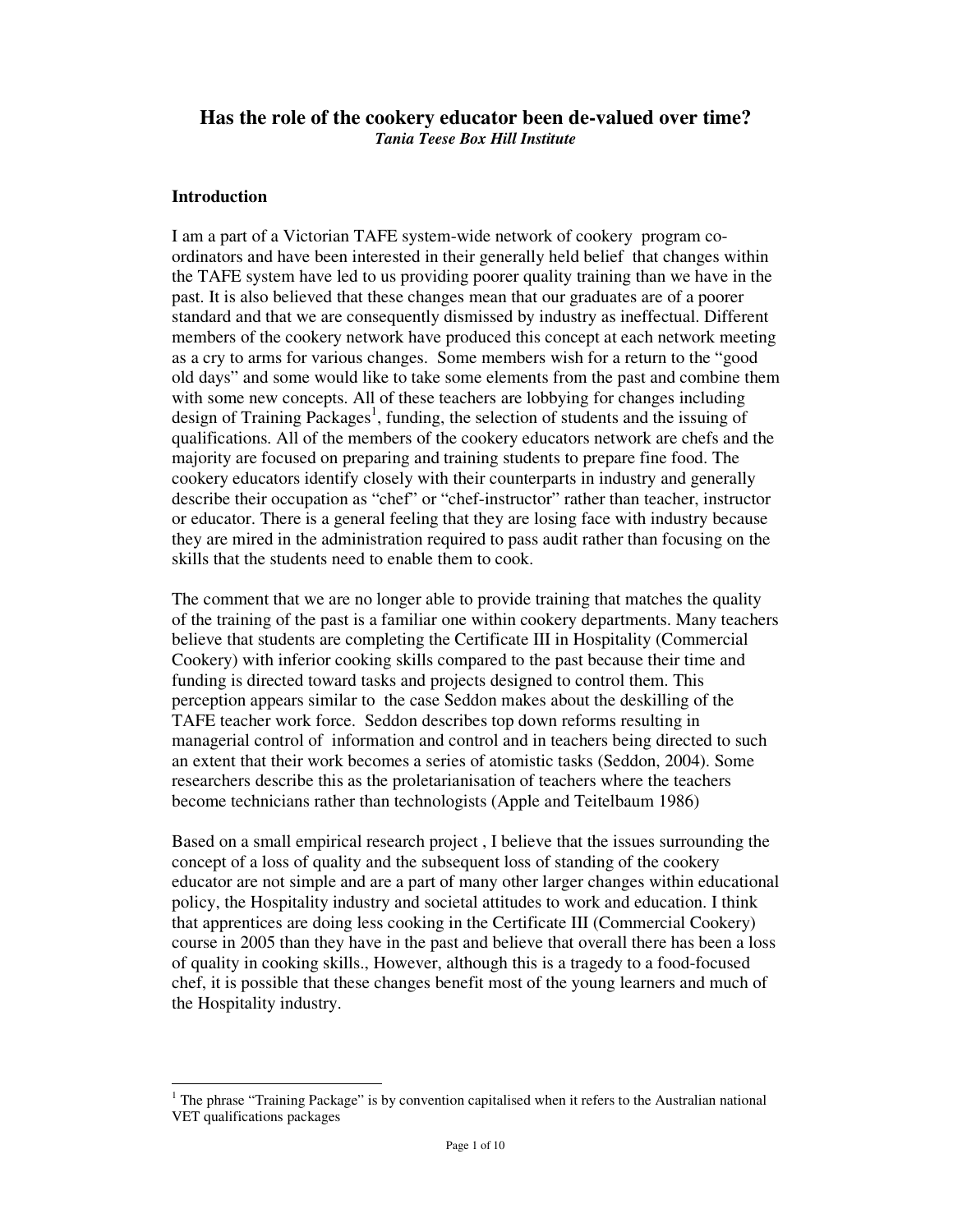### **The interview**

My research consisted of a long formal interview with a teacher who had been working as a culinary educator for fifteen years. The information from this interview was analysed in the context of the informal information received from members of the cookery program coordinator network. The interviewee works regularly as a chef and has up to date links with industry. He has been around for long enough to observe many changes but has maintained a degree of impartiality to TAFE issues because of his dual working life. Because of his active industry workload he could not be described as institutionalised or out of touch and this lends his comments currency.

As he spoke, he put forward a view expressed many times before by other cookery educators. What all of the chef –instructors have in common is a devotion to high quality cuisine. They like to prepare it and they like to train others to be able to prepare it. They are not interested in the lower end of food production and they are all from a fine dining background. The changes that have occurred in the way that cookery is taught has led to a decrease in the hours that the cookery apprentices actually spend cooking. This combined with a tightening of funding leading to a decrease in food costs has led to a decreased cooking skill set on completion of their apprenticeship.

The interviewee believes that in earlier times, there was a much closer relationship with employers of apprentices, assisted by weekly contact between the employer and the chef-instructor. Apprentices had to complete a logbook that was signed weekly by their employer. The course was more flexible and chef-instructors could introduce minor changes into the program within a week in response to feedback from employers. They regarded this degree of autonomy essential for staying current and responsive to industry needs. The interviewee said that administrative tasks, the requirements of the Training Packages and the audit trail now required means that there is less time for liaising with industry and that minor changes are slow. He believes that this makes the TAFE appear bureaucratic and so slow to respond that they appear to be out of touch. He thinks that the close ties between chefs in TAFE and chefs in industry were one of the great things about vocational education. He thinks that the ability of TAFE to reflect what is happening in industry and produce workers that are sought after and perform well in industry has been undermined.

The interviewee states that he considers himself to be a numbers processor. His role is now 50% teaching and 50% proving it. He feels that his role used to be one where the chef-instructor upheld high industry standards and that the industry expected him to do so. Apprentices and employers held him in high esteem, as he was the gatekeeper to qualification as a chef and held the keys to knowledge. The industry was smaller and less diverse than it is now and the employers of apprentices were a more homogonous group. Most employers had attained a qualification through the same or a very similar system and understood clearly how the system operated.

When the chef was questioned further about the issues that he had with the introduction of Training Packages, the reply was interesting. It was not the format of the individual units themselves that he had issues with. Most of the traditional units such as "Prepare and cook poultry and game" are still present but in a reduced format. He disagreed with the structure of the course itself, particularly with the inclusion of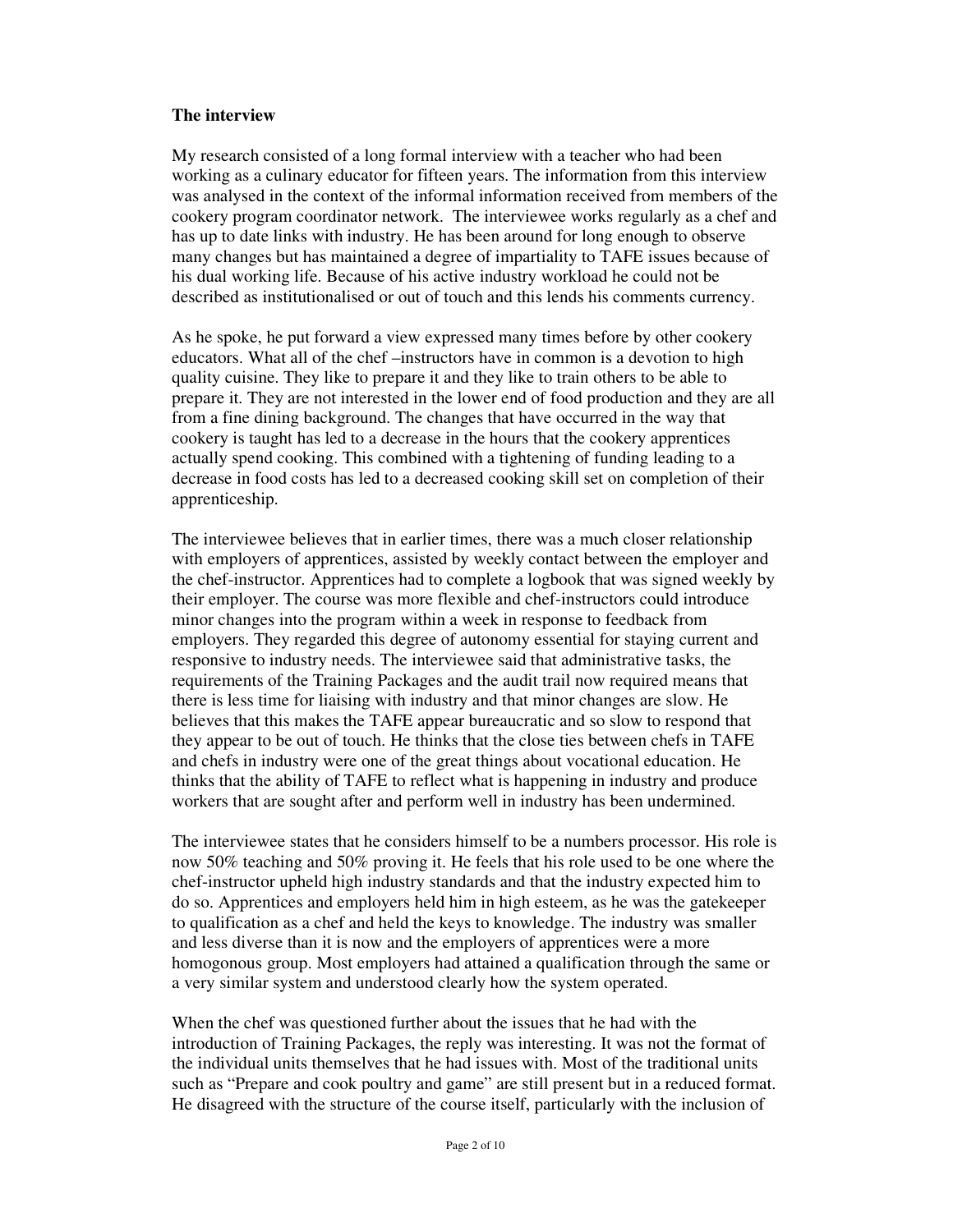some of the core units. The Training Package has included some theory based core units that he believes should not have a place on the program. These units include such subjects as "Promote products and services to customers" Although it could be argued that these offer a more balanced education to apprentice chefs and could be of benefit, he believes that it is wrong to drift away from our core business which is teaching apprentices to cook. He thinks that an apprenticeship program should devote itself to developing trade skills and that the non-cooking related units should be offered at Certificate IV level. He regards these units as interlopers, robbing the funding and time from more important units. He also believes that there is not enough time to do them well within the program and that the current format provides mediocre standards across a broad range, rather than excellence within a more narrow range.

Over all he thinks that the "interference" from the Victorian Department of Education and from the individuals that produced the Training Packages combined forces to set a mediocre standard for training. Administrative demands combined with the imposed course design have created mediocre cooks. The training is no longer of an excellent standard but it is consistent and accountable. He describes it as the "McDonaldsisation" of cookery training. It is not delicious, it is not nutritious but it is controlled and safe and can be reproduced exactly over and over again.

### **Changes within the Hospitality industry**

The hospitality industry in Australia has changed dramatically over the past 50 years.

A young couple dating in Melbourne in the 1950s were unlikely to dine out in a restaurant regularly. They were more likely to go to the cinema and have a milkshake afterwards. Meals were almost exclusively enjoyed at home. Restaurants at the time were expensive and exclusive and out of reach for any one but high-income earners or for very special and isolated occasions. The alternatives were take away establishments such as Chinese restaurants or fish and chip shops. Many families integrated one of these meals into their week. Some cafes operated but these were mainly working men's lunch stops.

By contrast in 2005 a young couple would eat the majority of their weekly meals either out or in the form of a pre or partly prepared "meal solution" in the home. They may eat breakfast away from home as often as 6 days per week. This may be in the form of a catered breakfast meeting, a café or a portable breakfast. Many do not eat breakfast but purchase morning tea from a café, fast food outlet or canteen. It has become common practice to meet friends for "coffee" which may consist of coffee, a snack, juice or other beverage. Lunch and dinner may be enjoyed in a variety of outlets for a variety of costs or they may use a pre or partly prepared meal from the supermarket or food outlet. All of these food outlets and food choices employ people with Certificate I, II or III in Hospitality.

As the number of outlets employing cooks exploded over the past 50 years, there has been a huge increase in the diversity of workplaces and the numbers of staff employed by hospitality businesses. These businesses are lower end restaurants, bistros and cafes rather than fine dining establishments. This is happening globally as well as locally. Jeffery Steingarten describes the trend in Paris for chefs from 3 star Michellin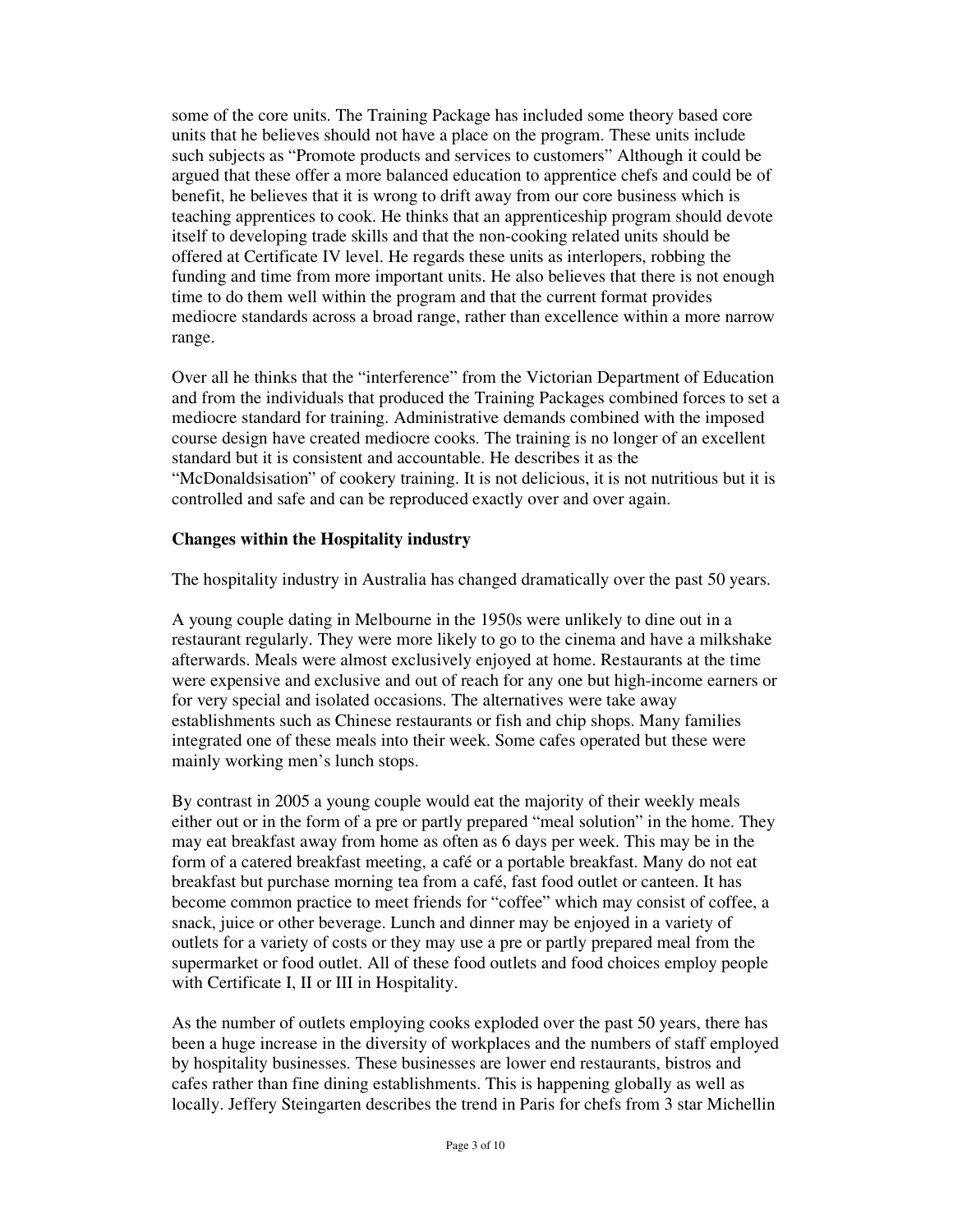restaurants to leave and set up their own small business. These restaurants are local bistros serving everyday, competively priced meals and are more economically viable than the fine dining restaurants (Steingarten G, 2002) Locally the trend continues with nine fine dining restaurants closing down in Melbourne within the last five years and a surge in popularity of simple pizza restaurants such as Lladro and Mr Wolf who are employing chefs who would have been traditionally employed in fine dining restaurants. (The Age Magazine, 2005)

The cause for this increased demand for out-sourced food preparation can be attributed to significant and complex social change.. Briefly, the reason people feel the need to eat meals out or purchase pre-prepared or partly prepared food can be attributed to time pressures, lack of ability or confidence in the kitchen or a need to move outside their own walls and connect with others in a public place.

If there is a partner who is not involved in paid work there is a greater likelihood that someone within the household has the time to prepare a meal from scratch. Economic pressures now mean that few households can afford the luxury of having one partner running the household while the other adult partner works. The structural changes in Australian society described by Pusey in Axford and Seddon's article are illustrated by the typical members of a time poor household who do not have time to prepare meals, are too tired to commence meal making when finishing work or feel the need to "treat" themselves after the rigors of the day. The time pressure is also felt more by those workers living in outlying suburbs and commuting to the city or a place far from home. The extreme urban sprawl of Melbourne robs time from workers as they commute, rather than unwind from the day.

Empirical evidence derived from teaching high school students indicates that many people no longer have the skills to prepare meals from raw ingredients. Few of the students studying at Box Hill Institute in the VETIS program regularly cook and eat with their family as both parents are either working or they are living with a single parent who is working. Students are unfamiliar with raw ingredients and cooking methods. They often describe the texture and smell of raw produce as "disgusting or gross" and have no skills such as chopping and slicing. These students are at least the second generation; many are the third generation of parents who have both had work imposed time pressures. They do not have the ability to prepare quick, nutritious and cheap meals for themselves and others. The ones studying cookery at Box Hill will eventually be able to do so, but the rest will probably remain largely incompetent.

The other contributor to the increase in food service outlets is the need for individuals to move out of their home environment to connect with others. Some of this could be a result of the globalisation of culture where we have adopted some of the social trends from Europe where there has been a "café culture" and a culture of entertaining outside the home for many years. Some deriving from the human need to be surrounded by others as our social structures break down due to mobility of families and the increase in single person households.

The increase in the number of food outlets servicing this increased demand has had several results. There has been an increase in demand for relatively cheap or simple meals and snacks. There is a trend away from traditional meal structure and meal times. Many businesses now offer all day breakfast or grazing menus. Employers of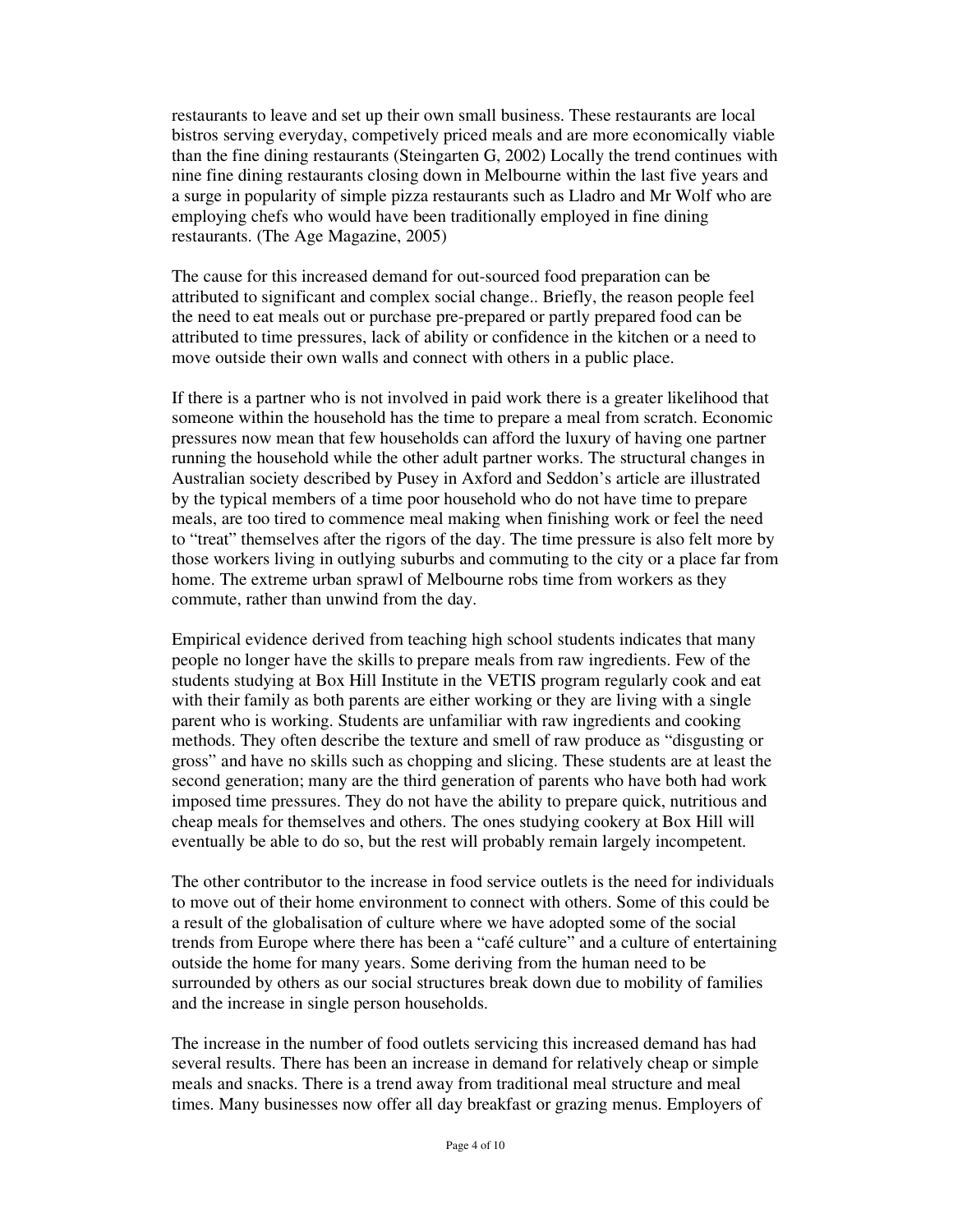apprentices accommodate this by serving food that is partly or completely prepared before it enters the premises. This reduces the number of staff required and addresses some of the food safety issues. The skill level required in these businesses is not as broad as the skill level required of the traditional cookery apprentice. Many of them will never need the skill to bone out a chicken or make a stock. They need to know how to produce sandwiches and other partly prepared items in a safe and timely manner.

The incorrect but socially accepted definition is that a cook is unqualified and a chef is qualified. Institutions such as hospitals, aged care facilities and prisons traditionally employed cooks rather than chefs. Many of these new businesses involve the work of a cook rather than that of a chef. If there was no other imperative to train new employees, they could have been accommodated on the old system of an experienced cook training young school leavers to work in a food outlet producing limited, simple food.

One of the major influences that have driven this change is a focus on food safety. There has been a great increase in the incidence of food poisoning over the past 25 years due to more food being consumed outside the home, produced in larger quantities than before and more food being processed in some way. This led to the Food Act 1998 and subsequent amendments.

The introduction of the HACCP system (Hazard Control Critical Control Point) over the past five years is important. This program was developed by N.A.S.A to ensure the wellbeing of astronauts. The program identifies risk areas during food production and strives to manage those risks. This system has been introduced into Australia in a series of steps. The first businesses to be forced to comply were those servicing highrisk groups such as hospitals, aged care facilities and child-care centres. All businesses serving food to the public now have to lodge a food safety plan and submit to regular audits. Elements of risk that need to be managed are cooking temperatures, shelf life, health of employees, hygiene processes such as hand washing and staff training.

To understand how this system impacts on businesses and their employees it is possible to look at one element, food storage. It is vital that high-risk foods are stored at the correct temperature so that they remain fit for human consumption. Under HACCP all refrigerators must have a temperature dial. This must be consulted and the results written in a log every five hours. If there is a deviation to the temperature the action taken must be also entered, such as discarding food, calling technician etc. The temperature dials must be calibrated every six months and the records kept as proof that they are giving a true reading. It must be remembered that this is only one element of the system designed to give us all safe food. There are many other minor procedures and checks that must be recorded for audit. It is clear that this system is time consuming but vitally important. The work-load is usually distributed with a kitchen team and for that to be successful, each member needs to have basic literacy skills, an understanding of how the system works and what the consequences may be if it is not carried out carefully.

All staff employed to handle food must now have a Food Handlers Certificate. This qualification covers the requirements of the Health Act and the HACCP system and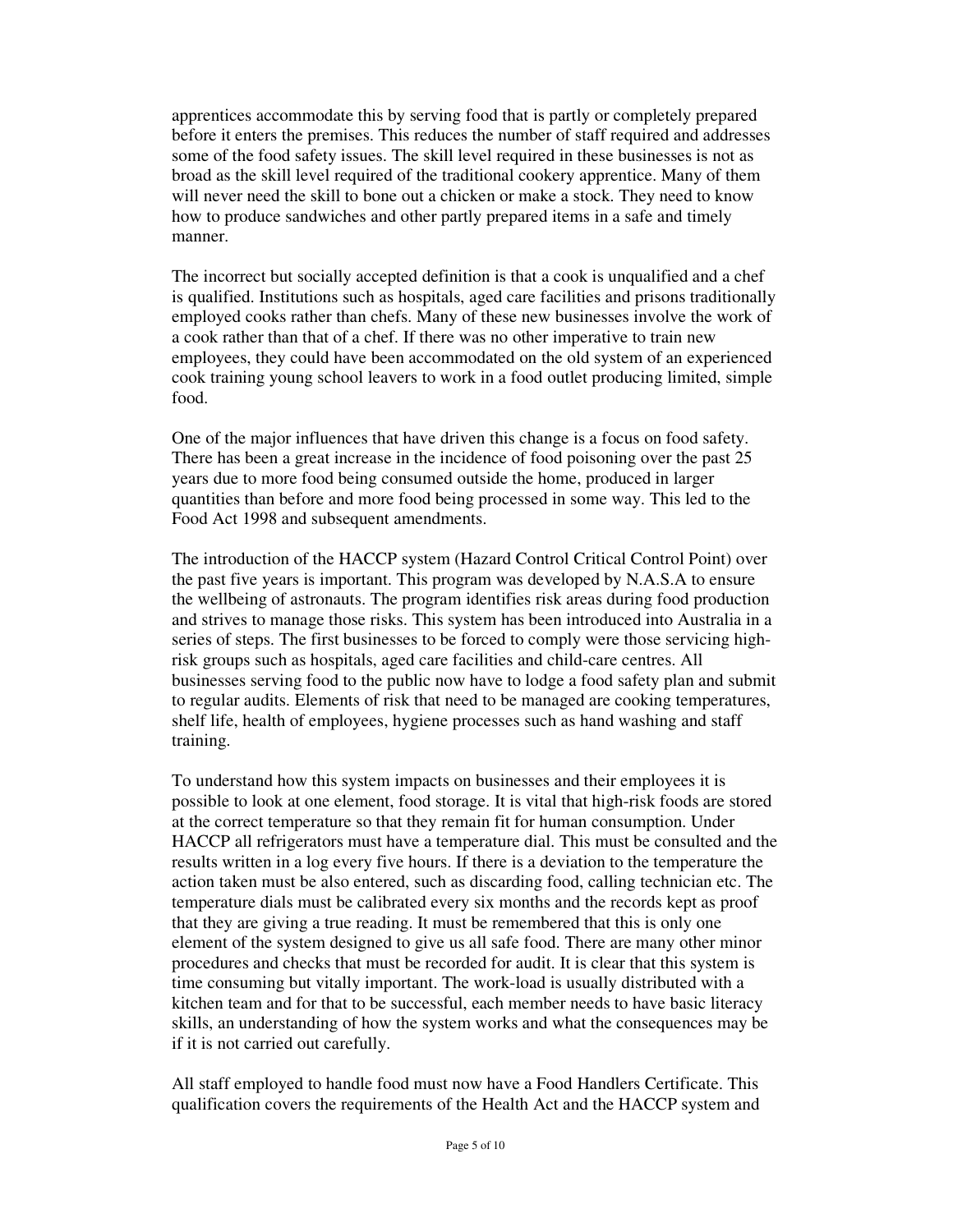some knowledge of the legal and health consequences if it is not adhered to. It is possible for non-literate staff members to be passed competent in this unit with modified assessment but they would not be able to contribute to the workload if they cannot write or transcribe measurements and temperatures. This makes them less attractive potential employees and it has effectively closed off employment in the hospitality sector to most people in this category. Many people who have poor literacy skills who would not usually choose to undertake further study after leaving school are being forced to do so to remain employable. This group of people constitute a new market for TAFE and many challenges for the teacher.

The complex changes within the hospitality industry has meant that we are training a more diverse group than we have in the past. As the industry needs workers that can assist them meet their legal food safety obligations, they require accredited training. To imagine that TAFE chef instructors can distance themselves from a large part of the training market is obviously economically unviable. The challenge in the future for these instructors and TAFE management is to recognise the worth of this sector and value them appropriately. Currently it seems that the chefs themselves and certainly the culinary leadership team at Box Hill Institute are more focused on the students who produce high quality food who have the skills to win awards and kudos for the Institute. They expend little energy and thought on the competent producers of Veal Parmigianna and chips who are paying the bills.

#### **Changes in Education**

Although I only have access to enrolment records at Box Hill TAFE, there is no reason to believe that this Institute is in any significant way different to others in Melbourne.

The age of our apprentices has increased. In 1984 the average age of a first year apprentice was 15/16. They had generally completed year 10. In 2004, the average age was 17/18 and 70% had attempted year 12. Approximately 20% of apprentice cooks had attempted a Certificate II in Hospitality (Operations) as a part of a VETIS program.

If we compare the profile of a cookery apprentice now with that of a cookery apprentice from thirty years ago there are several differences. The obvious one to chef-instructors is that there are more cookery apprentices today than in the past and that the skills that they learn at work are in some cases crude. The profile of the employers of the cookery apprentices has changed over the past 20 years. These small businesses or large businesses owned by interests such as brewing groups were not traditional employers of apprentices and all that is now required is that they employ a qualified chef to supervise. In the past many of these would have employed unqualified but in many cases very experienced cooks and recent, unqualified school leavers. The workers employed in small cafes or very large operations serving preprepared food do not have the exposure to food preparation that constitutes the work of a chef in the eyes of the chef-instructors. These workers would traditionally not have studied further after leaving compulsory education but been quite employable.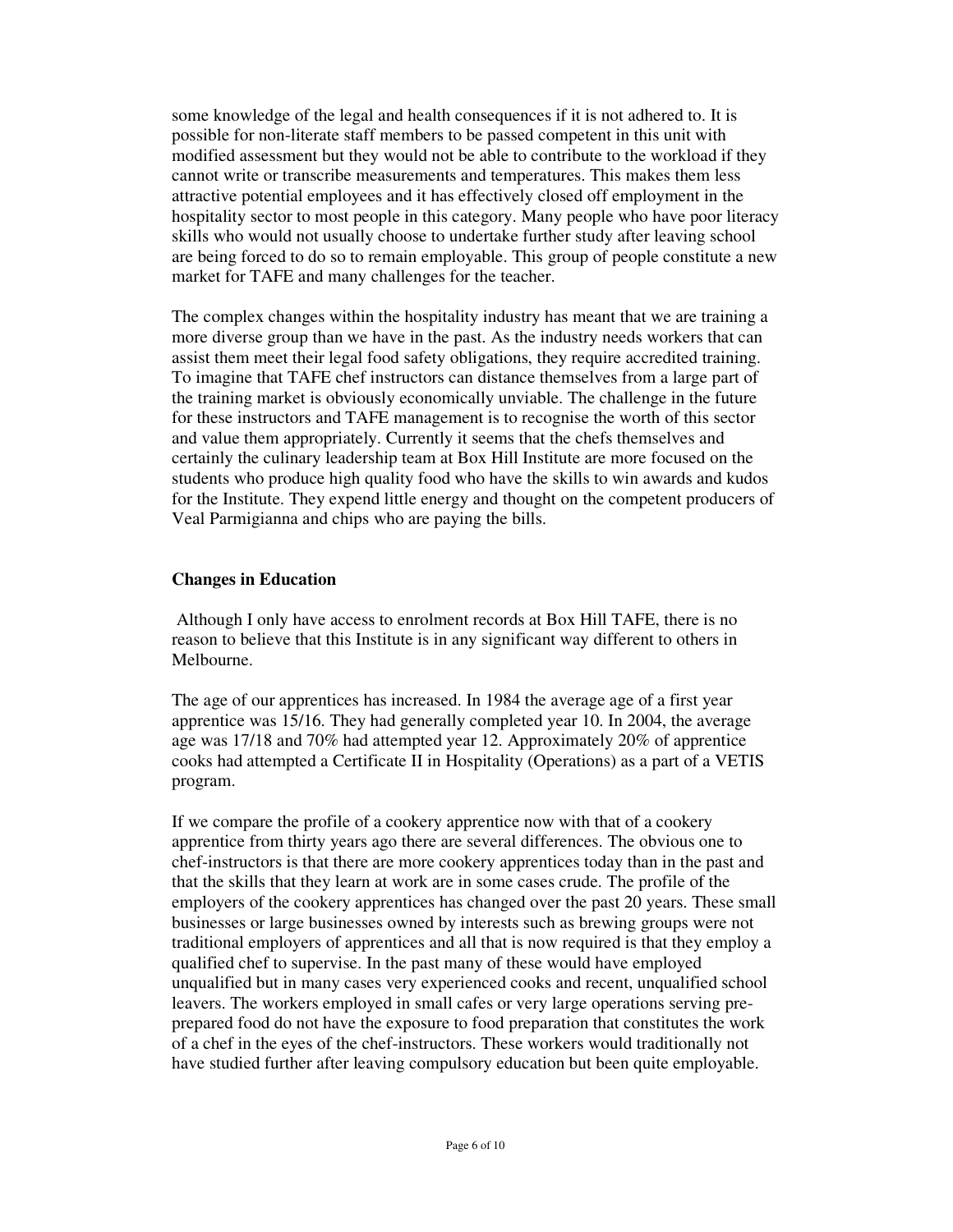Our current employer profile at Box Hill Institute contains only 50% of what would be regarded as traditional employers creating traditional food. The chef educators still regard this group of apprentices as being the "real" ones and want the Certificate III in Hospitality (Commercial Cookery) to reflect their needs.

In the early 90s under the Kennett administration the beginnings of the new apprenticeship program made it possible for businesses that had not previously employed apprentices to do so. Hospitality businesses have traditionally run on small margins. The introduction of GST and HACCP (A food safety system) $^2$  within a fiveyear period closed many businesses down, as they could not wear the financial and time burden of these structures. The new apprentice system provides financial incentives to employ apprentices and in businesses operating on even tighter margins it is financially attractive to do so. In some cases the businesses would not be viable if they did not have assistance in the form of subsidised staff available. Employers are employing staff as apprentices who would not? have been employed as full time workers or cooks in the past.

The increase in businesses employing trainees and apprentices rather than unqualified but experienced full time staff could be seen as manifestation of the trend of government encouraging members of society to increase their intellectual capital. I believe that it is being driven by the employers on one hand who want government incentives and have a legal requirement for qualified employees and the other hand are the individuals and parents of young people who are insecure after years of economic reform. Apprentices do not need to complete year 12 to enter an apprenticeship. It is desirable to have attained a level of maturity that enables an individual to cope with a balance of work and study but a year 12 qualifications is not a pre-requisite.

Parents of young workers now want their children to attain the highest qualification they are able. A possible explanation for this is described by Pusey who says that "Anyone who turned forty with the new millennium will have spent all of their adulthood living through what we so blithely call economic reform" (Pusey, 2003b, p.132) As this age group are the parents of students entering post compulsory education, it is not suprising that they seek what ever advantage they can for their children. They have made the connection between post compulsory education and the ability to be employed. This has turned into such a frenzy of certificate chasing that in the worst instance we have been presented with instances of intellectually disabled students suffering great loss of self esteem as parents try to push them into Certificate III studies. Unfortunately for parents of sub-literate children, there are no longer many positions available for sub-literate workers in the Hospitality industry. In the past a sous-chef (assistant chef) did not have to be able to read and write. The head chef could take care of the tasks involving literacy and the sous could just cook. They would not have attained a qualification but they were employable. Due to changes within the industry this is no longer possible. These students are now present in TAFE. They are proceeding through the Certificate III program with assistance from student support. In some cases this is successful, in many cases it is stressful for the teachers and students alike.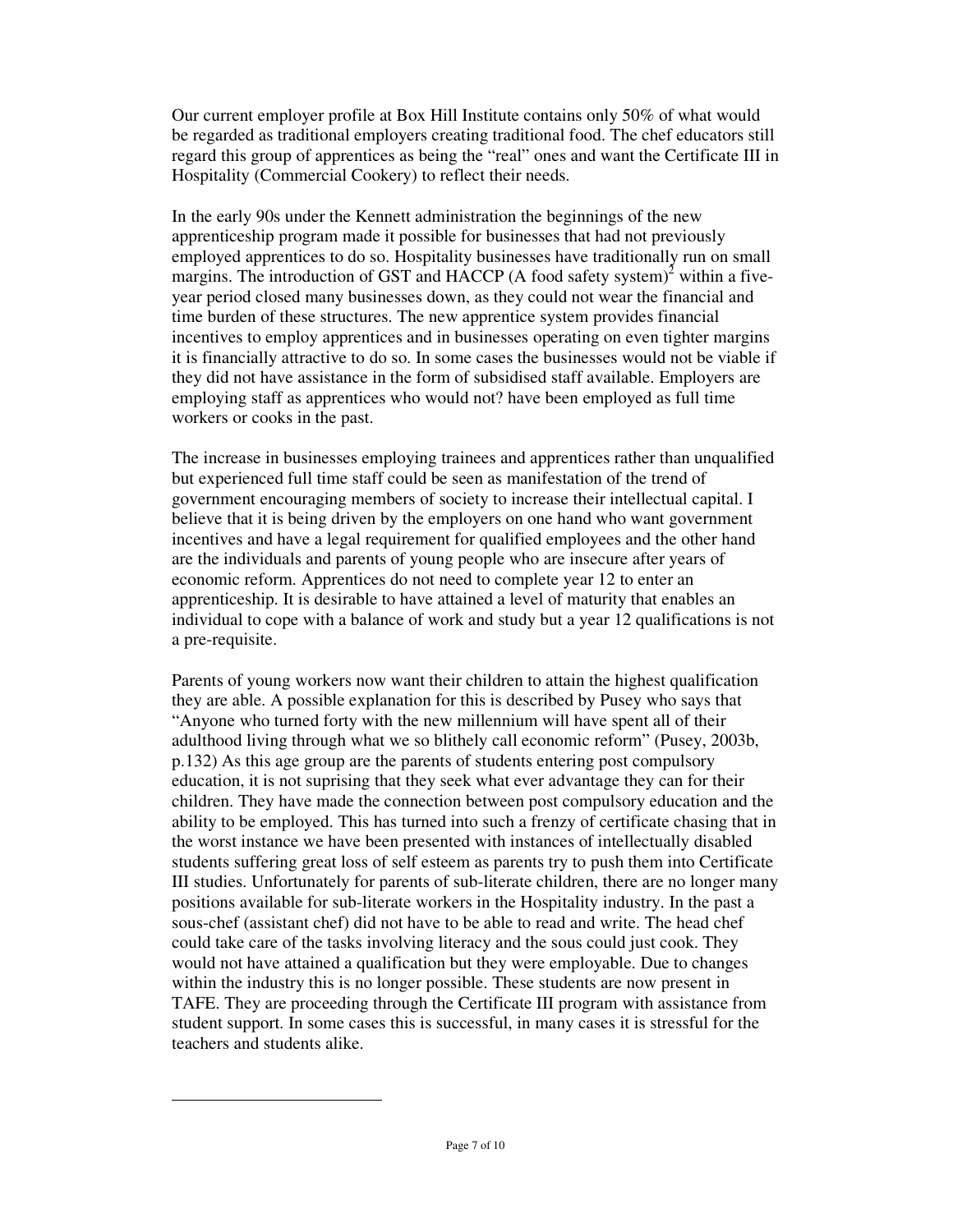Box Hill Institute runs a program called Growth and Pathways for students in year 9 and 10. These students come to TAFE one day per week to study some base units in cookery to see if they enjoy the work. In the past they would be the group that would likely have left school early and attained a job as a kitchen hand. From that position they could have worked their way up in a large organisation to a position of cook or if they showed particular flair, been taken on as an apprentice after a period of time. Changes within the new apprenticeship scheme mean that employers have only three months so sign new workers on as apprentices. This is designed to encourage employers to support training however it has also had an unfortunate side effect. Some young people take longer than three months to become competent in their jobs. Some undergo a maturing process when they are in the workplace that means that within 12 months they are ready to involve themselves in further training. If the training is not funded or available at that time then these workers are further marginalised. They may find themselves with no qualification at all unless they are able to pay fee for service rates. For individuals employed as kitchen hands this is unlikely. Most kitchen hands now hold a Certificate I in Kitchen Operations.

Another trend in cookery training, which reflects the growing diversity of the industry, is the increase in demand for different pathways to attaining a Certificate III in Hospitality (Commercial Cookery) Many of our apprentices now present with credits in several units from the Training Package that they may have picked up during a GAP or VETIS Program. This is such an established pattern now that some students and parents at Institute Open Days have expressed concern when the student has not studied any Hospitality units at high school that they will be excluded is a prerequisite for gaining an apprenticeship. The appearance of these students presents a challenge for the administration and timetabling of classes. It is possible to schedule a unit class and discover that half of the class are exempt due to previous studies. This means that the class runs with the same costs but half of the income. Staff working on timetables have to work more creatively and try to combine classes to ensure that these introductory units are not bankrupting the course.

There is also a new type of student appearing in our Certificate II Commercial Cookery Course. In the past this course has attracted many mature aged students who are seeking a career change or new employment after a redundancy. They may have been accountants or truck drivers who decide that they wish to cook and open a small business. In the past they have completed the course and happily gone out to pursue their goals, today they are much more likely to want to go on to further study and complete Certificate III Studies. The Certificate III in Commercial Cookery has been designed to meet the needs of apprentice cooks. Apprentices have at least two years of cooking experience before they enter the third year of Certificate III, ex-Certificate II cooks may have had no workplace experience but have completed units up to the level of a Second Year Apprentice. When we timetable these diverse students together, we discover (not surprisingly) that the ex Certificate II Cooks are much less skilled than the Apprentices. OTTE is now commissioning a study to discover what competencies come out of an apprenticeship other than those listed in the Training Package. The ex-Certificate II Cooks usually struggle through the course and in time pass the competencies. The chef-instructors and members of the Cookery Educators Network are very unhappy at this arrangement and believe that it is a major contributor to a loss of quality in cooking skills. Until they are able to identify the elements that make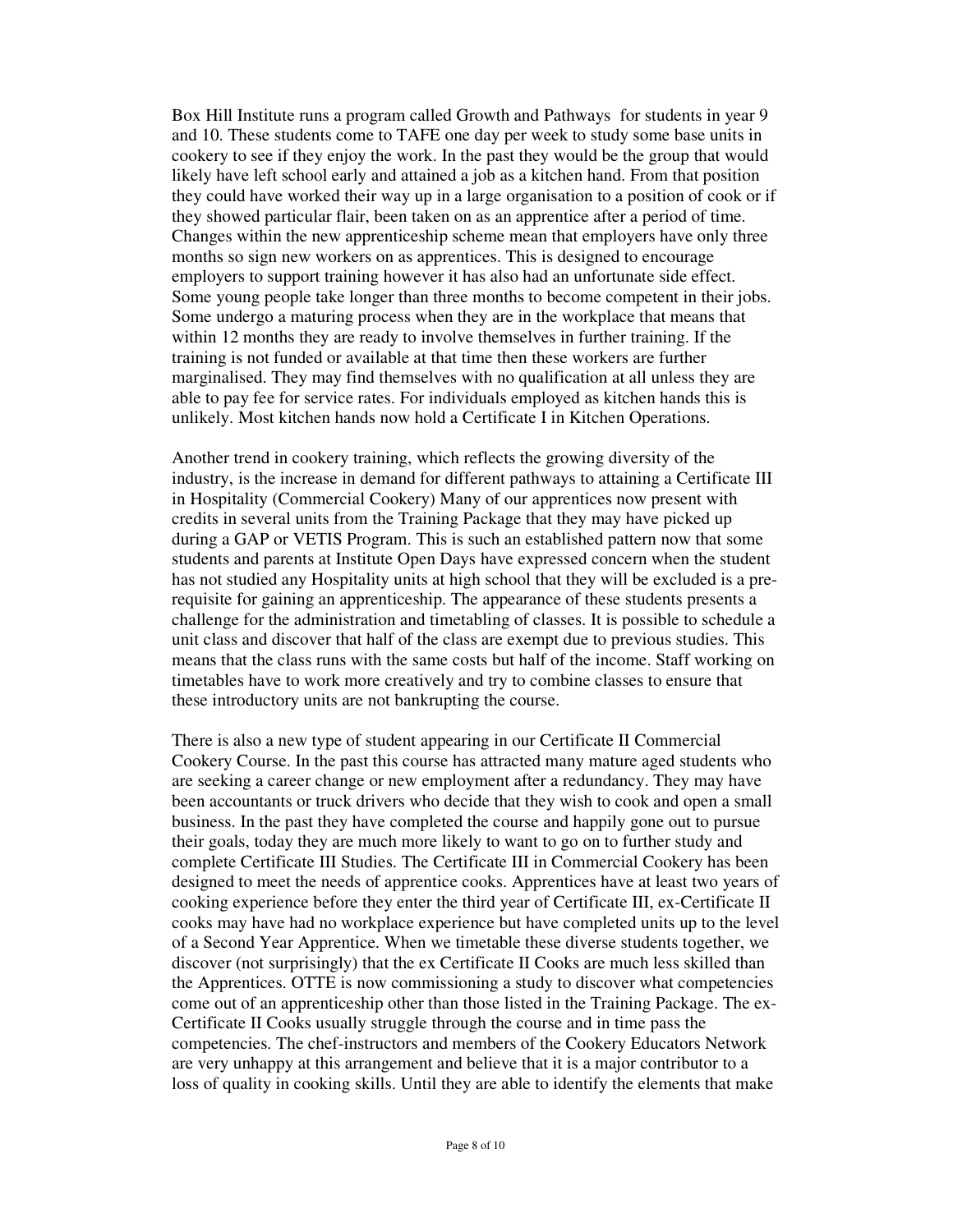an apprenticeship unique they will be unable to refuse inclusion in the course to nonapprentices.

# **Conclusion**

I do not think that the role of a cookery educator has been de-valued over time but believe that it has changed significantly. This has been disorientating to chefinstructors and the traditional employers of apprentices.

The control that is extended and increasing over all TAFE teachers and their work practices has seemed to have a demoralising effect on many staff. According to the brief interviews conducted for this study, many feel that they no longer have sufficient autonomy to teach their classes in a way that ensures the best outcomes for students.

The Certificate III in Hospitality (Commercial Cookery) has to accommodate an increased diversity of students. Not all of these students are aspiring to produce fine food from raw ingredients, some are working in places where they produce 500-200 covers of partly pre-prepared food. This requires a very *different* skill set to that of a traditional apprentice but not necessarily *less* skill. As the industry continues to grow, we may need to divide the Certificate III in Hospitality (Commercial Cookery) into different streams. Fine Dining, Bulk Catering and Small business are three easily identifiable areas that have different needs. I think that the current grouping of these industry types together and the compromises that must occur when this happens is causing some of the unrest amongst cookery educators.

The other change within the cookery department is the appearance of students who are now enrolled in courses who would never have returned to study if they could avoid it. This is the less publicised outcome of push toward capacity building combined with a tightening up of the Health Act. Historically cookery has attracted students who are passionate about it. The hours and pay compare unfavourably with those of other apprenticeships such as carpentry. A cookery qualification usually condemns the recipient to Saturday nights at work and is more limited in opportunities to set up as a small business. Students who undertook a Certificate III in Hospitality (Commercial Cookery) did so because they really wanted to cook fine food, there were no other drivers. The current presence of a large number of reluctant students who often have special learning needs is another change that the chef-instructors have had to accommodate.

The thought of workers gathering certificates and knowledge as they proceed through life is a seductive one. I do not think that this has been driven by the latest glossy management book in the hospitality industry or by alluring government references. It would be nonsense to suggest that the increase in workers undergoing Certificate III training has been driven by employers striving to invest in the intellectual capital of the workforce to capacity build their café. Instead it has been motivated by the age-old winning combination of carrot and stick. The carrot is the incentive that employers receive when they employ a new apprentice and the opportunity to pick up a cheap pair of hands. These are even higher if they employ some one that falls into the "youth at risk" category. The stick is the legal obligation to employ workers who hold a food handlers certificate as a minimum qualification.